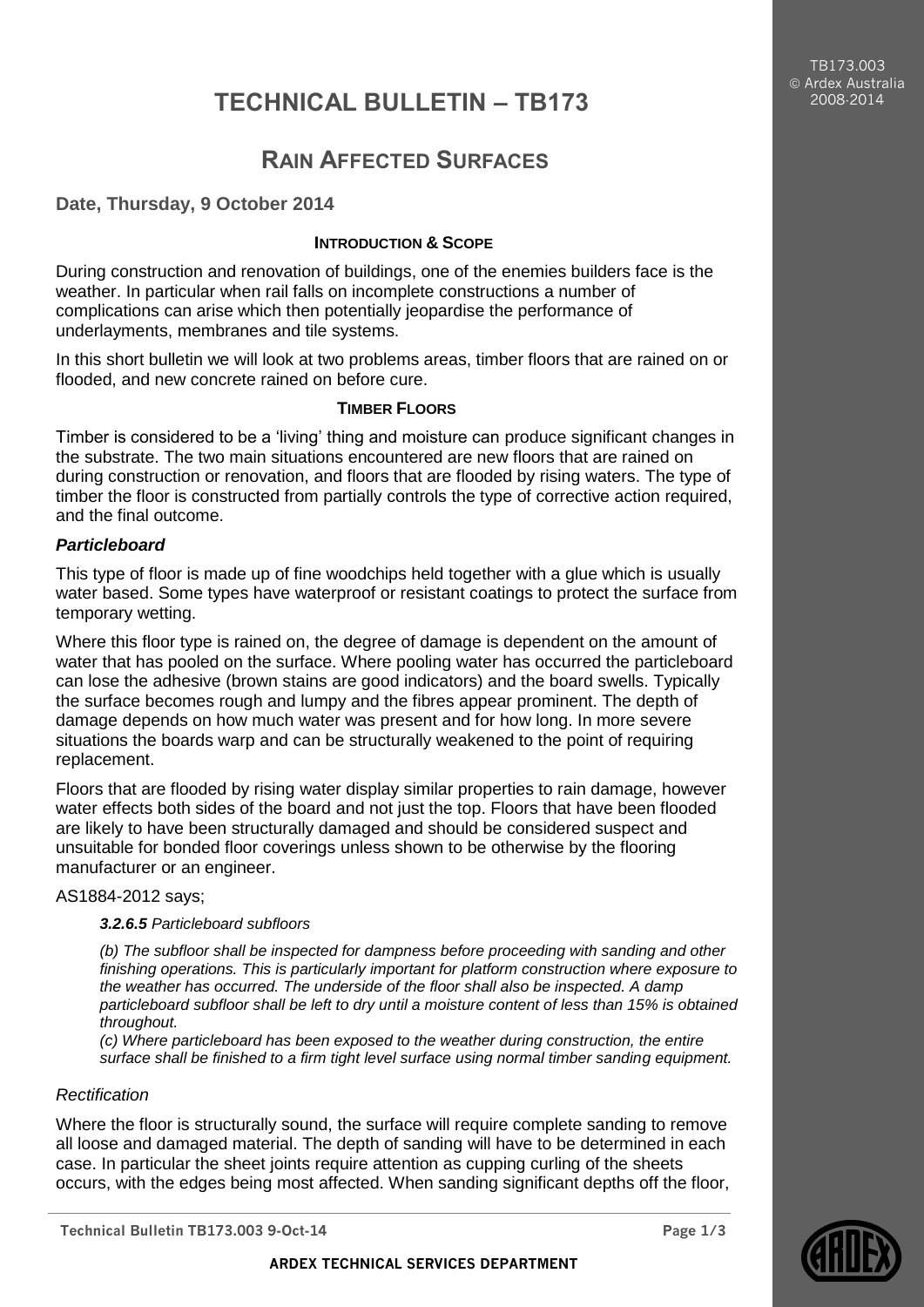it becomes necessary to consider whether too much material will need to be removed, thus making the floor structurally unsound.

After the floor has been sanded, the surface requires complete vacuuming and dedusting.

The preferred option prior to ceramic tiling is to apply fibre-cement sheet underlay which provides a more stable surface for bonding.

Where smoothing cements such as Arditex or Feather Finish are to be applied, these can be poured directly onto the primed surface of the prepared timber. Hardboard underlay can also be used prior to application of carpets or resilient flooring. It is not recommended to apply high strength materials such as K15 onto water damaged particle board.

Waterproofing can be applied as per the relevant product recommendations, however it is preferable to sheet the floor with fibre-cement underlay sheets as these provide a more stable base than the particleboard itself.

## *Plywood*

Plywood is made from thin layers of wood that are glued together with an adhesive and compressed. The thicker the plywood, the more laminate layers are present.

The situation with water exposed plywood is similar to particleboard, though water resistant marine grade ply is much less likely to be damaged by short lived exposure.

Plywood swells and the laminates de-bond when water exposed. Sanding the surface of plywood is not going to fix problems of this type and only removes surface roughness. As a result flooded plywood floors are more likely to require replacement than particleboard.

AS1884-2012 says;

*3.2.6.4 Plywood subfloors*

*(b) The subfloor shall be inspected for dampness before proceeding with sanding and other finishing operations. This is particularly important for platform construction where exposure to the weather has occurred. The underside of the floor shall also be inspected. A damp plywood subfloor shall be left to dry until a moisture content of less than 15% is obtained throughout. (c) Where plywood has been exposed to the weather during construction, the entire surface shall be sanded to a firm tight level surface using normal timber sanding equipment. The first cut shall be with not less than 60 grit paper and may be followed with 100 grit paper as a finishing cut.*

## *Strip Timber*

These floors are made from planks of timber and not are 'man made' like particleboard and plywood. Typically the planks are between 75 and 120mm wide and 18-20mm thick.

Where these floors are water exposed the timber swells, deforms and can develop permanent warping. Significant forces can be generated which may cause other structural damage to surrounding building elements such as walls. Where the floor has not been permanently warped, the boards will usually return to their previous dimensions over time as they dry out.

## *Rectification*

Permanently warped and distorted floors will require replacement. Floors that return to their original dimensions and are 'dry', require the nails to be re-secured, followed by sanding and vacuuming.

Where tiles are to be installed, it is recommended that the floor be clad with fibre-cement underlay sheets. Underlayment cements can be directly applied after appropriate priming. Strip timber floors are not classified as suitable for wet areas under AS3740 so waterproofing does not apply in this case.



**Technical Bulletin TB173.003 11 9-Oct-14 Page 2/3**